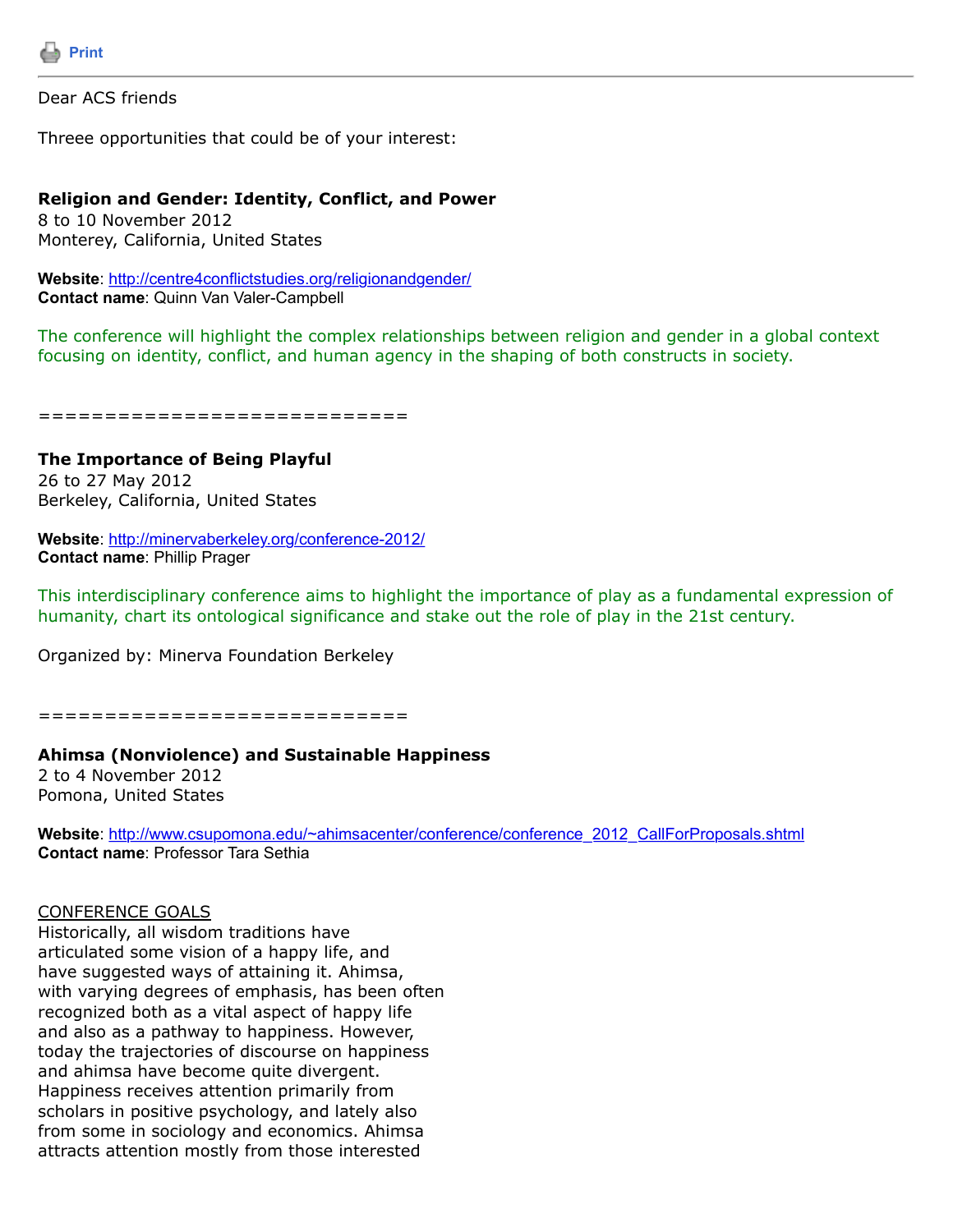in political or social action and conflict resolution, along with some scholars in religion and philosophy. By bringing together the discourses on happiness with those on ahimsa, this conference aims to explore from multiple perspectives the synergy, reciprocity and unity between ahimsa and happiness.

We call attention to ahimsa as more than a mere avoidance of violence, and emphasize its positive facets such as caring, compassion, forgiveness, generosity, gratitude, mindfulness, reverence for life, and trust that make ahimsa a constructive and creative force. Similarly, we call for a focus on sustainable happiness - forms of happiness that endure and are life-enriching rather than fleeting and ephemeral. Thus, relevant variations of the sustainable happiness theme include (but are not limited to) liberation from fear and negative emotions; pursuit of wellbeing, joy and flow; desire for flourishing and self-actualization; a sense of meaning and purpose in life.

We invite proposals from all disciplines that illuminate multi-faceted relationships between positive aspects of ahimsa (e.g. compassion, love, mindfulness) and forms of happiness that endure and are life-enriching.

## CONFERENCE THEMES

1. The Ahimsa-Happiness (A-H) relationship. Systematic expositions of how ahimsa promotes happiness; how happiness becomes conducive to ahimsa. In what ways and to what degree ahimsa and happiness are synergistic, and where they become isomorphic.

2. The levels specific relationships. The A-H relationships at one of more of the following levels: intrapersonal, interpersonal, community or societal. Also, at the economy and national levels, for example, the Gross National Happiness paradigm.

3. The domain specific dynamics. A-H relationship in the context of domains such as business, nonprofits, healthcare, and schools.

4. Broader implications. How ahimsa related values may influence consumption and other lifestyle choices, and in turn how that affects happiness. How ahimsa and happiness relate to the concerns of social justice and equality, animal welfare, and ecological responsibility.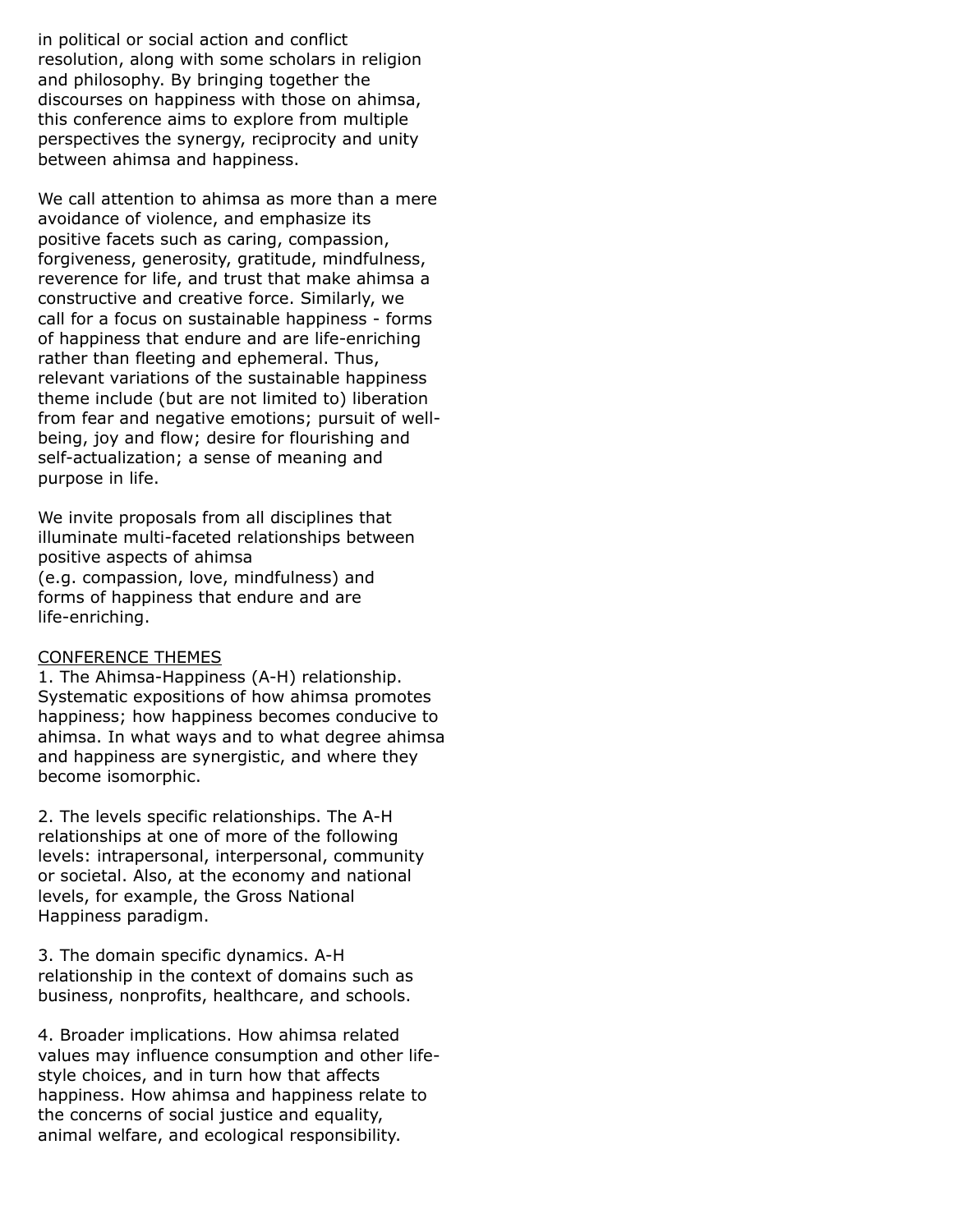5. Educational significance. Curricular innovations, both in college education and in K-12 classrooms for understanding of ahimsahappiness interactions and interdependencies to create a culture of peace and happiness.

6. Future Scholarship. What are the more promising avenues for new scholarship on A-H relationship, particularly empirical work. How can we see a better integration of research on ahimsa and research on happiness.

Contributions should clearly show how they advance theoretical understanding or inform more effective practices. Preferably, theoreticalconceptual papers should bring out practical implications; and practice oriented papers should provide the intellectual underpinnings of the ideas presented. In particular, we encourage contributors to assume the role of bridgebuilders: experts in happiness should explore the relevance of ahimsa in their work, and experts in ahimsa may examine its relevance for sustainable happiness.

Submissions should have intellectual rigor and or based on empirical research without being too technical or jargon-ridden. The audience in the conference will be very diverse: college faculty and students, K-12 educators, business executives and other professionals, and members of the larger community.

## SUBMISSION AND SUPPORT

Please submit via email a 500-word abstract (in Word) and a two-page CV or professional profile no later than May 18, 2012. Proposals will be peer reviewed as they come in, and notification of acceptance will be made by June 18, 2012.

Authors of accepted submissions (one author per submission, in case of multiple authors) will receive complimentary conference registration, including all conference meals. Out of town participants will also receive accommodation for two nights.

Full-length versions of accepted proposals will be invited for inclusion in the conference proceedings to be brought out in 2013.

# FOR SUBMISSION OR ENQUIRIES:

[tsethia@csupomona.edu](https://listserv.tamu.edu/cgi-bin/tsethia@csupomona.edu)

Conference updates and Speaker details will be posted periodically at the following Web address: